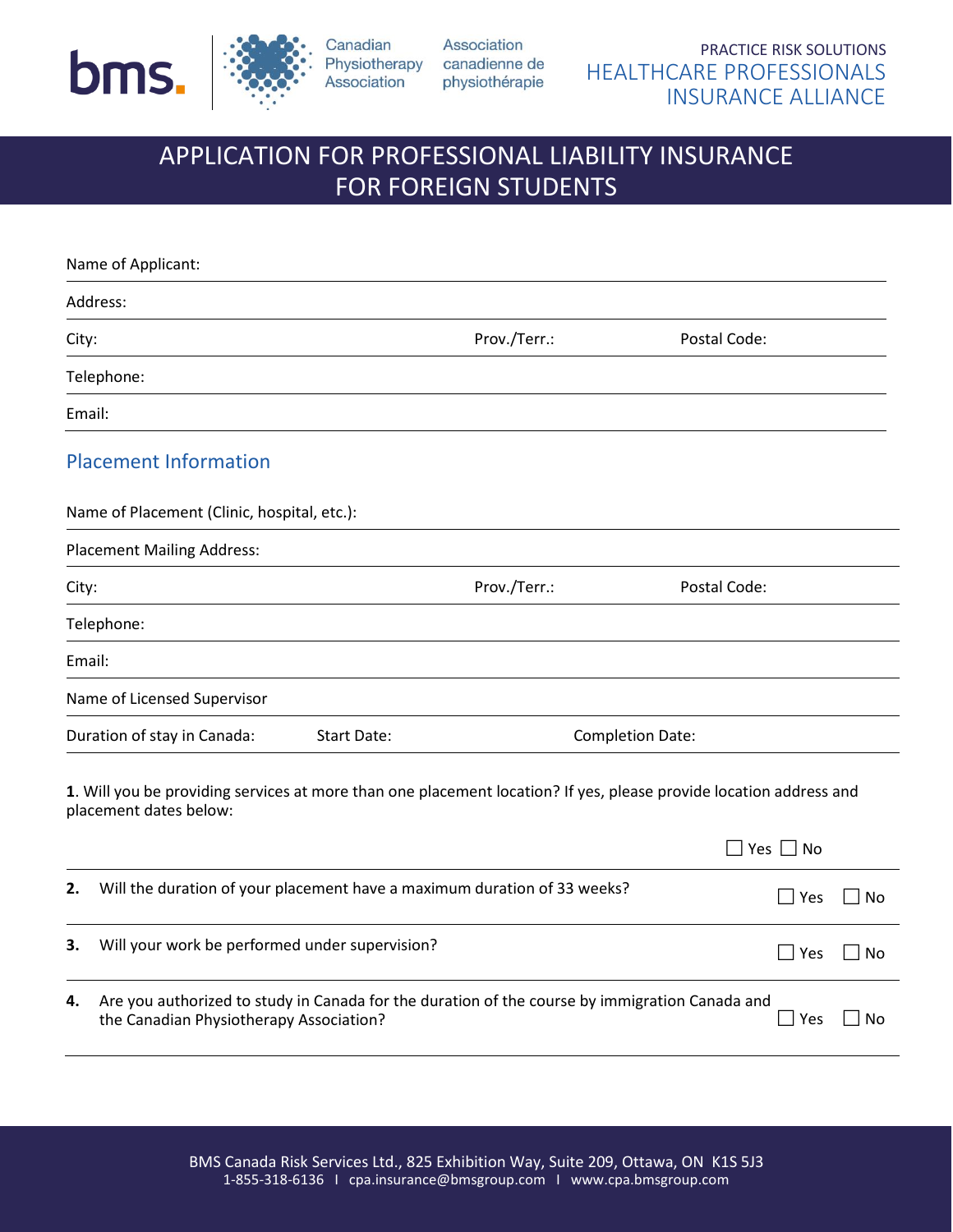# Requirements for Professional Liability Insurance

In order to obtain professional liability insurance while on placement in Canada, the following requirements must be sent to our office:

- 1. A letter from the university or education facility stating that you are a student in good standing and are prepared to complete this placement.
- 2. A letter from the placement confirming your employment and stating the length of time you will be working there.
- 3. Maximum duration is 33 weeks.
- 4. Work must be performed under supervision.
- 5. Must be authorized to work in Canada for the duration of the course by Immigration Canada.
- 6. Please indicate the limit of liability required:

| \$1,000,000 per claim<br>\$1,000,000 aggregate<br>\$347 Premium | \$2,000,000 per claim<br>\$2,000,000 aggregate<br>\$402 Premium |
|-----------------------------------------------------------------|-----------------------------------------------------------------|
| \$3,000,000 per claim<br>\$3,000,000 aggregate<br>\$462 Premium | \$5,000,000 per claim<br>\$5,000,000 aggregate<br>\$517 Premium |

#### Declarations and Warranty

I declare that during the last five years no insurer has cancelled, declined or refused to issue me/us any form of insurance and that this application discloses the hazards known to exist at the date of this application. I declare that the statements made herein are in every respect true and correct and hereby apply for a contract of insurance to be based upon the truth of the said statements.

If you are unsure of your coverage requirements please contact BMS, a licensed insurance broker will be available to answer your questions during regular business hours.

| Signed by: | Position: |
|------------|-----------|
| Date:      |           |

Signing of this form does not bind the Applicant or company to complete the insurance but it is agreed that this form shall be the basis of the contract should a policy be issued.

The insurance premium is fully retained and not refundable.